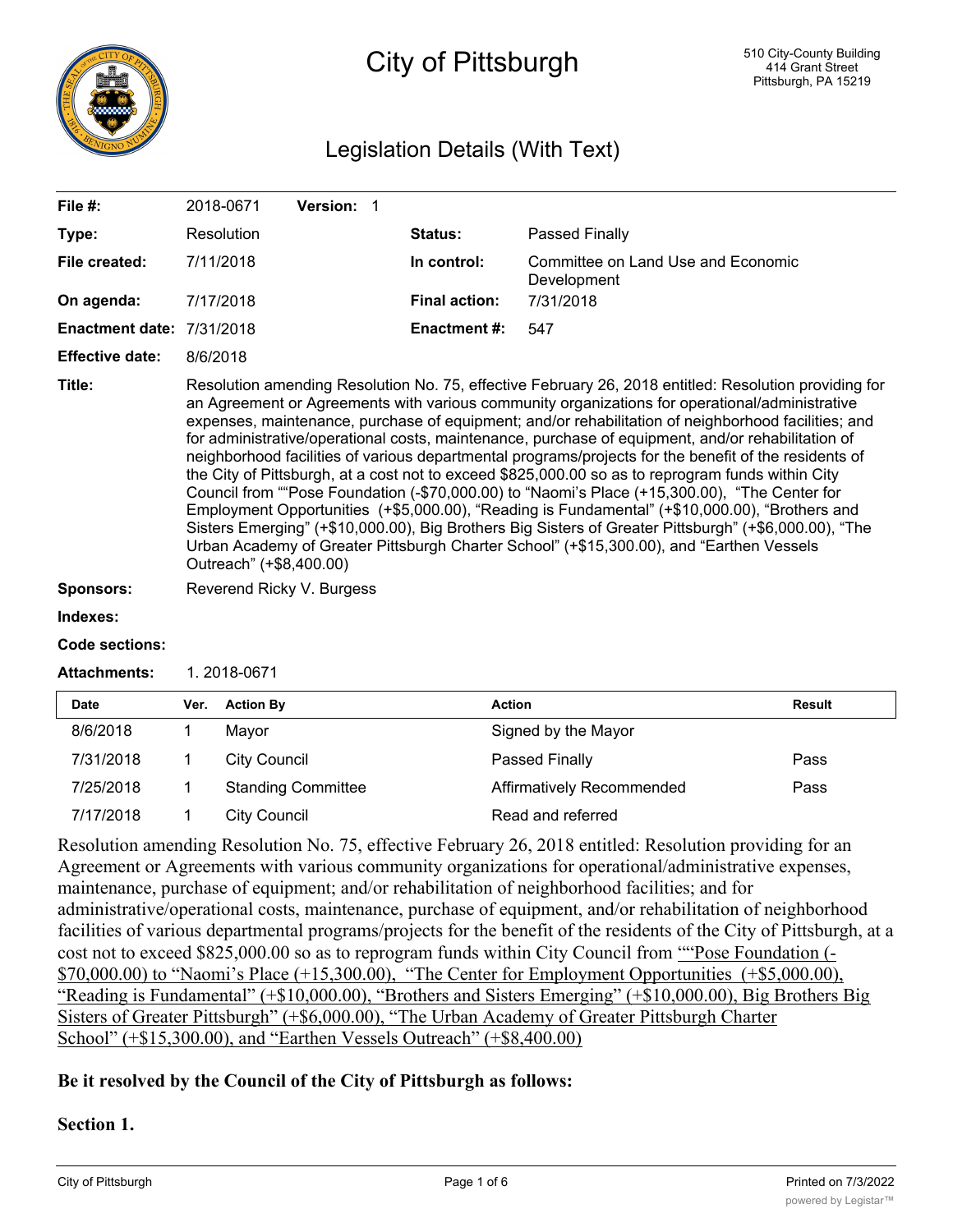Resolution No. 75, effective February 26, 2018, which presently reads as follows:

The Mayor and the Director of City Planning, on behalf of the City of Pittsburgh, are hereby authorized to enter into an Agreement or Agreements, in a form approved by the City Solicitor, with the following various community organizations for operational/administrative expenses; maintenance, and/or rehabilitation of neighborhood facilities; and for administrative/operational costs, maintenance, purchase of equipment, and/or rehabilitation of neighborhood facilities of various departmental programs/projects for the benefit of residents of the City of Pittsburgh, at a cost not to exceed \$825,000.00, chargeable to and payable from the 2017 Community Development Block Grant Program and the listed code accounts in the City Council.

# **SEE ATTACHMENT**

| Organization                                           | Original Budget Changes + or - |              | <b>Revised Budget</b> |
|--------------------------------------------------------|--------------------------------|--------------|-----------------------|
| <b>City Council</b>                                    | 825,000.00                     |              | 825,000.00            |
| ACH Clear Pathways 0130045170.58101.00                 | 7,500.00                       |              | 7,500.00              |
| Allegheny West 0130161170.581010                       | 2,500.00                       |              | 2,500.00              |
| Angel's Place 0123096170.58101.00                      | 5,000.00                       |              | 5,000.00              |
| Bidwell Training Center 0123343170.58101.00 5,000.00   |                                |              | 5,000.00              |
| <b>Big Brothers Big Sisters of Greater Pittsburgh,</b> | 2,500.00                       | $+6,000.000$ | 8,500.00              |
| Inc. 0121313170.58101.00                               |                                |              |                       |
| Bloomfield-Garfield Corporation                        | 5,000.00                       |              | 5,000.00              |
| 0121132170.58101.00                                    |                                |              |                       |
| Bloomfield Preservation and Heritage                   | 2,500.00                       |              | 2,500.00              |
| 0121133170.58101.00                                    |                                |              |                       |
| Brashear Association 0129755170.58101.00               | 16,000.00                      |              | 16,000.00             |
| Brashear Association/Henry Kaufman Food                | 2,500.00                       |              | 2,500.00              |
| Pantry/Arlington Food Bank                             |                                |              |                       |
| 0130099170.58101.00                                    |                                |              |                       |
| <b>Brighton Heights Senior Center</b>                  | 2,500.00                       |              | 2,500.00              |
| 0130043170.58101.00                                    |                                |              |                       |
| Brightwood Civic Group 0121142170.58101.00 2,500.00    |                                |              | 2,500.00              |
| <b>Brookline Christian Food Pantry</b>                 | 10,000.00                      |              | 10,000.00             |
| 0123130170.58101.00                                    |                                |              |                       |
| <b>Brothers and Sisters Emerging</b>                   | 0.00                           | $+10,000.00$ | 10,000.00             |
| 0130073170.5810.00                                     |                                |              |                       |
| <b>Building Bridges for Business</b>                   | 2,500.00                       |              | 2,500.00              |
| 0130100170.58101.00                                    |                                |              |                       |
| Catholic Youth Association of Pittsburgh, Inc.         | 5,000.00                       |              | 5,000.00              |
| 0121323170.58101.00                                    |                                |              |                       |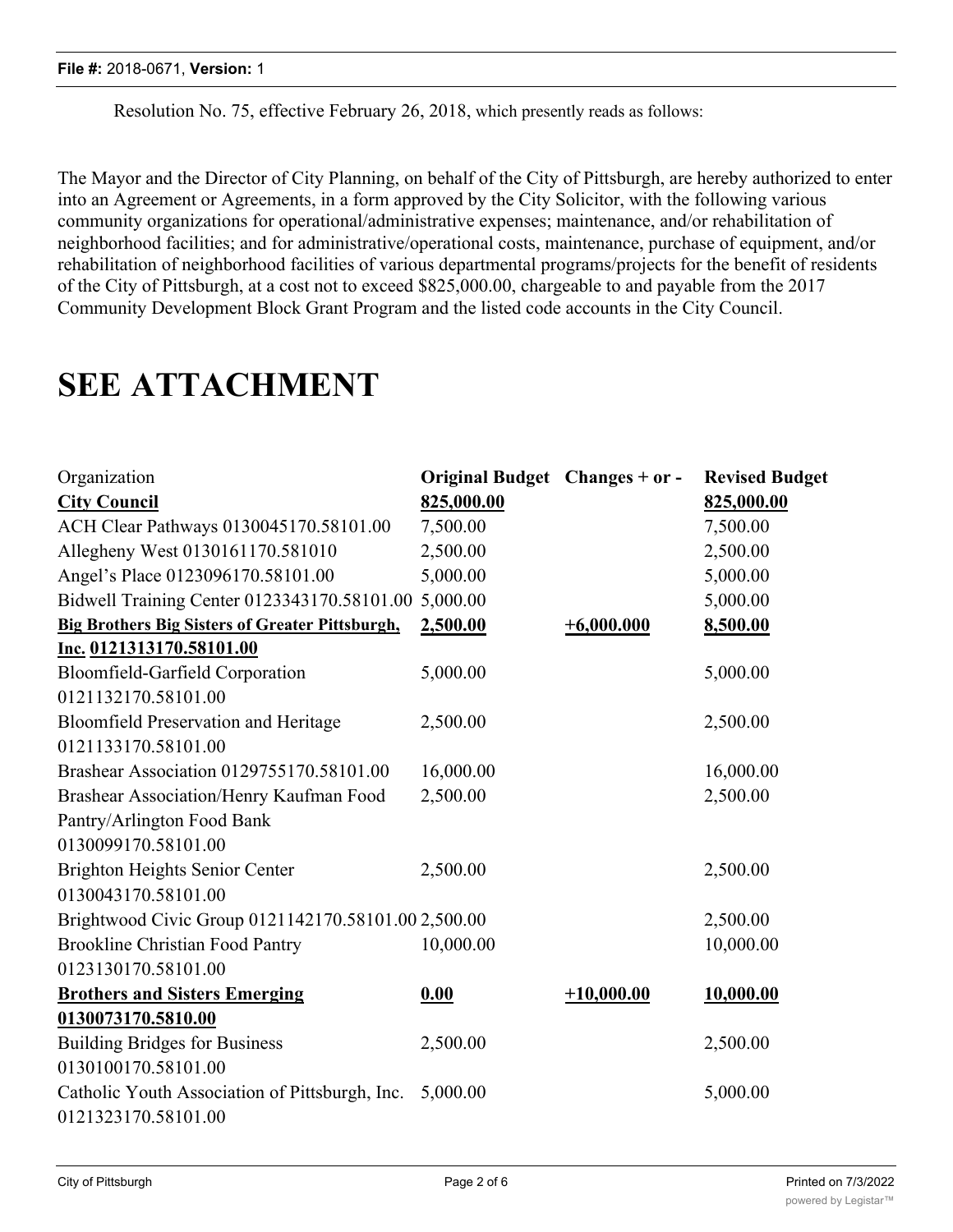### **File #:** 2018-0671, **Version:** 1

| Center for Victims - Crisis Intervention                                       | 3,000.00  |             | 3,000.00  |
|--------------------------------------------------------------------------------|-----------|-------------|-----------|
| 0128990170.58101.00<br>Center for Victims/Pittsburgh Mediation Center 5,000.00 |           |             | 5,000.00  |
| 0129972170.58101.00                                                            |           |             |           |
| Children's Museum of Pittsburgh                                                | 2,500.00  |             | 2,500.00  |
| 0123101170.58101.00                                                            |           |             |           |
| <b>Community Human Services</b>                                                | 10,000.00 |             | 10,000.00 |
| 0123179170.58101.00                                                            |           |             |           |
| Community Human Services / Oakland                                             | 5,000.00  |             | 5,000.00  |
| <b>Business Improvement District</b>                                           |           |             |           |
| 0123124170.58101.00                                                            |           |             |           |
| <b>Conservation Consultants</b>                                                | 2.500.00  |             | 2,500.00  |
| 0130151170.58101.00                                                            |           |             |           |
| D-2 DEK Hockey 0130158170.58101.00                                             | 5,000.00  |             | 5,000.00  |
| <b>Earthen Vessels Outreach</b>                                                | 0.00      | $+8,400.00$ | 8,400.00  |
| 0123240170.58101.00                                                            |           |             |           |
| East Allegheny Community Council                                               | 2,500.00  |             | 2,500.00  |
| 0121330170.58101.00                                                            |           |             |           |
| <b>East End Cooperative Ministries</b>                                         | 2,500.00  |             | 2,500.00  |
| 0129761170.58101.00                                                            |           |             |           |
| <b>Elliott West End Athletic Association</b>                                   | 2,500.00  |             | 2,500.00  |
| 0129763170.58101.00                                                            |           |             |           |
| <b>Economic Development South</b>                                              | 10,000.00 |             | 10,000.00 |
| 0130148170.58101.00                                                            |           |             |           |
| Elizabeth Seton Center 0121365170.58101.00                                     | 12,000.00 |             | 12,000.00 |
| Emmaus Community of Pittsburgh                                                 | 2,500.00  |             | 2,500.00  |
| 0123304170.58101.00                                                            |           |             |           |
| Fineview Citizens Council                                                      | 1,000.00  |             | 1,000.00  |
| 0121401170.58101.00                                                            |           |             |           |
| Friendship Circle 0130152170.58101.00                                          | 2,500.00  |             | 2,500.00  |
| Friendship Community Group                                                     | 7,500.00  |             | 7,500.00  |
| 0130076170.58101.00                                                            |           |             |           |
| Greater Pittsburgh Arts Council                                                | 2,500.00  |             | 2,500.00  |
| 0130077170.58101.00                                                            |           |             |           |
| <b>Greater Pittsburgh Community Food Bank</b>                                  | 70,500.00 |             | 70,500.00 |
| 0167146170.58101.00                                                            |           |             |           |
| HACP/ Northview Heights                                                        | 2,500.00  |             | 2,500.00  |
| 0123036170.58101.00                                                            |           |             |           |
| Hazelwood Initiative 0129131170.58101.00                                       | 15,000.00 |             | 15,000.00 |
| Higher Achievement Inc 0130153170.58101.00 2,500.00                            |           |             | 2,500.00  |
| Hill District CDC 0121181170.58101.00                                          | 10,000.00 |             | 10,000.00 |
| Hill House Association 0121183170.58101.00                                     | 7,500.00  |             | 7,500.00  |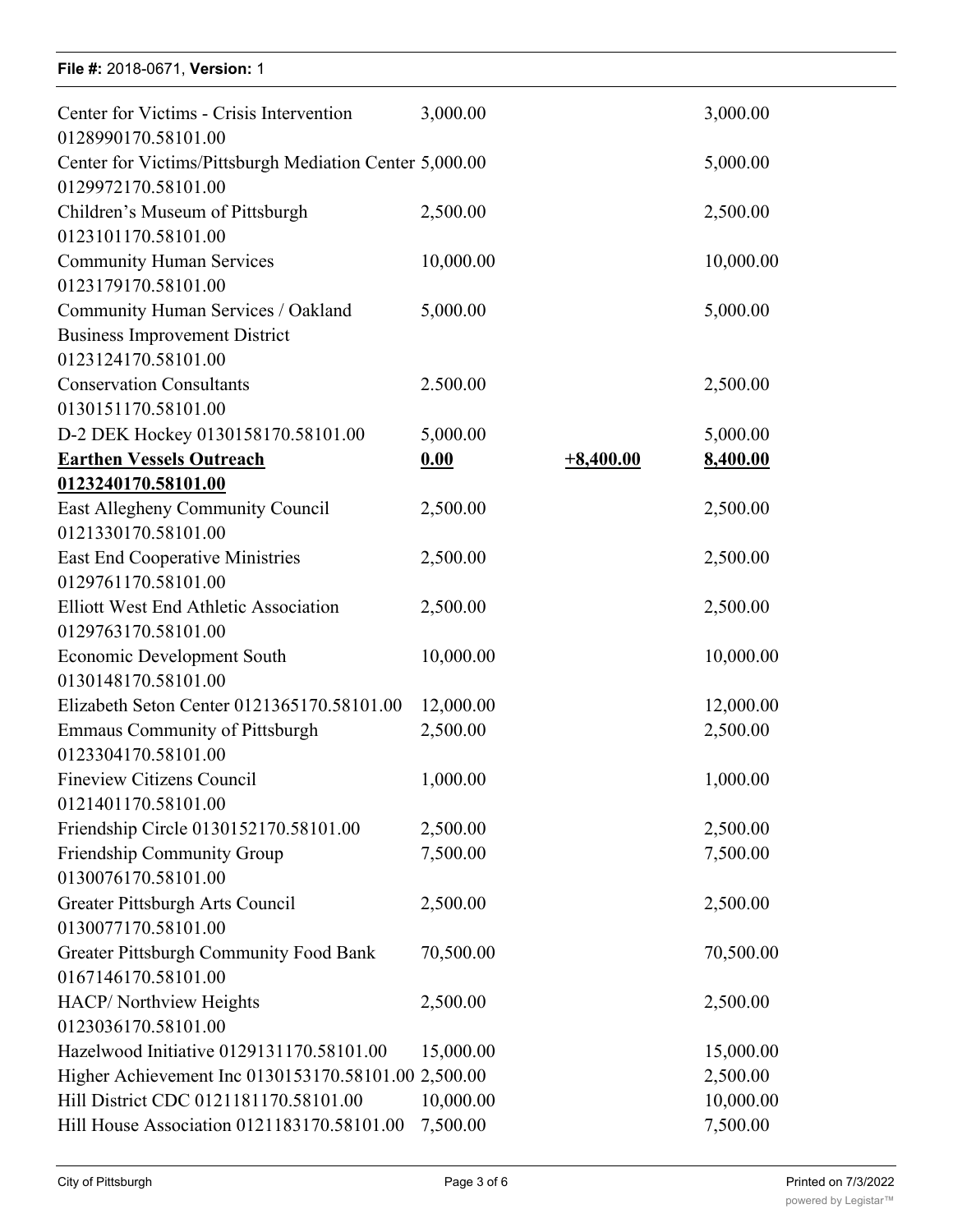### **File #:** 2018-0671, Version: 1

| Hilltop Alliance 0130108170.58101.00                    | 13,000.00 |              | 13,000.00        |
|---------------------------------------------------------|-----------|--------------|------------------|
| H.O.P.E. for Tomorrow 0130121170.58101.00               | 15,000.00 |              | 15,000.00        |
| Jewish Community Center - Young Men and                 | 5,000.00  |              | 5,000.00         |
| Women's Hebrew Association                              |           |              |                  |
| 0123128170.58101.00                                     |           |              |                  |
| Jewish Family and Children's Service - Refugee 5,000.00 |           |              | 5,000.00         |
| Services 0130025170.58101.00                            |           |              |                  |
| Jewish Family and Children's Services - Career 2,500.00 |           |              | 2,500.00         |
| Development 0129757170.58101.00                         |           |              |                  |
| Jewish Family and Children's Services - Food            | 6,000.00  |              | 6,000.00         |
| Pantry 0130103170.58101.00                              |           |              |                  |
| Lawrenceville Corporation                               | 15,000.00 |              | 15,000.00        |
| 0123332170.58101.00                                     |           |              |                  |
| Lawrenceville United 0129855170.58101.00                | 15,000.00 |              | 15,000.00        |
| Linden School PTA 0130094170.58101.00                   | 2,500.00  |              | 2,500.00         |
| Little Sisters of the Poor 0130005170.58101.00 2,500.00 |           |              | 2,500.00         |
| Lower Bloomfield Unity Council                          | 2,500.00  |              | 2,500.00         |
| 0121370170.58101.00                                     |           |              |                  |
| Lynn Williams Apartments                                | 2,500.00  |              | 2,500.00         |
| 0123032170.58101.00                                     |           |              |                  |
| Macedonia Family and Community Enrichment 5,000.00      |           |              | 5,000.00         |
| Center (FACE) 0129118170.58101.00                       |           |              |                  |
| Manchester Citizens Corp.                               | 7,500.00  |              | 7,500.00         |
| 0129892170.58101.00                                     |           |              |                  |
| Naomi's Place 0129896170.58101.00                       | 0.00      | $+15,300.00$ | <u>15,300.00</u> |
| National Council of Jewish Women                        | 2,500.00  |              | 2,500.00         |
| 0121377170.58101.00                                     |           |              |                  |
| Neighborhood Academy 0130104170.58101.00 2,500.00       |           |              | 2,500.00         |
| Northside Leadership Conference                         | 5,000.00  |              | 5,000.00         |
| 0129784170.58101.00                                     |           |              |                  |
| Northside Leadership Conference Seniors                 | 8,000.00  |              | 8,000.00         |
| 0130162170.58101.0                                      |           |              |                  |
| Northside Senior Center 0130163170.58101.00 2,500.00    |           |              | 2,500.00         |
| Northside Senior Programming                            | 6,000.00  |              | 6,000.00         |
| 0130164170.58101.00                                     |           |              |                  |
| Northside Old Timers 0130009170.58101.00                | 7,500.00  |              | 7,500.00         |
| Oakland Planning and Development Corp.                  | 5,000.00  |              | 5,000.00         |
| 0121379170.58101.00                                     |           |              |                  |
| Pa Cleanways of Allegheny County                        | 8,000.00  |              | 8,000.00         |
| 0123365170.58101.00                                     |           |              |                  |
| Parks and Recreation - Northside Senior                 | 2,500.00  |              | 2,500.00         |
| Programming 0130020170.58101.00                         |           |              |                  |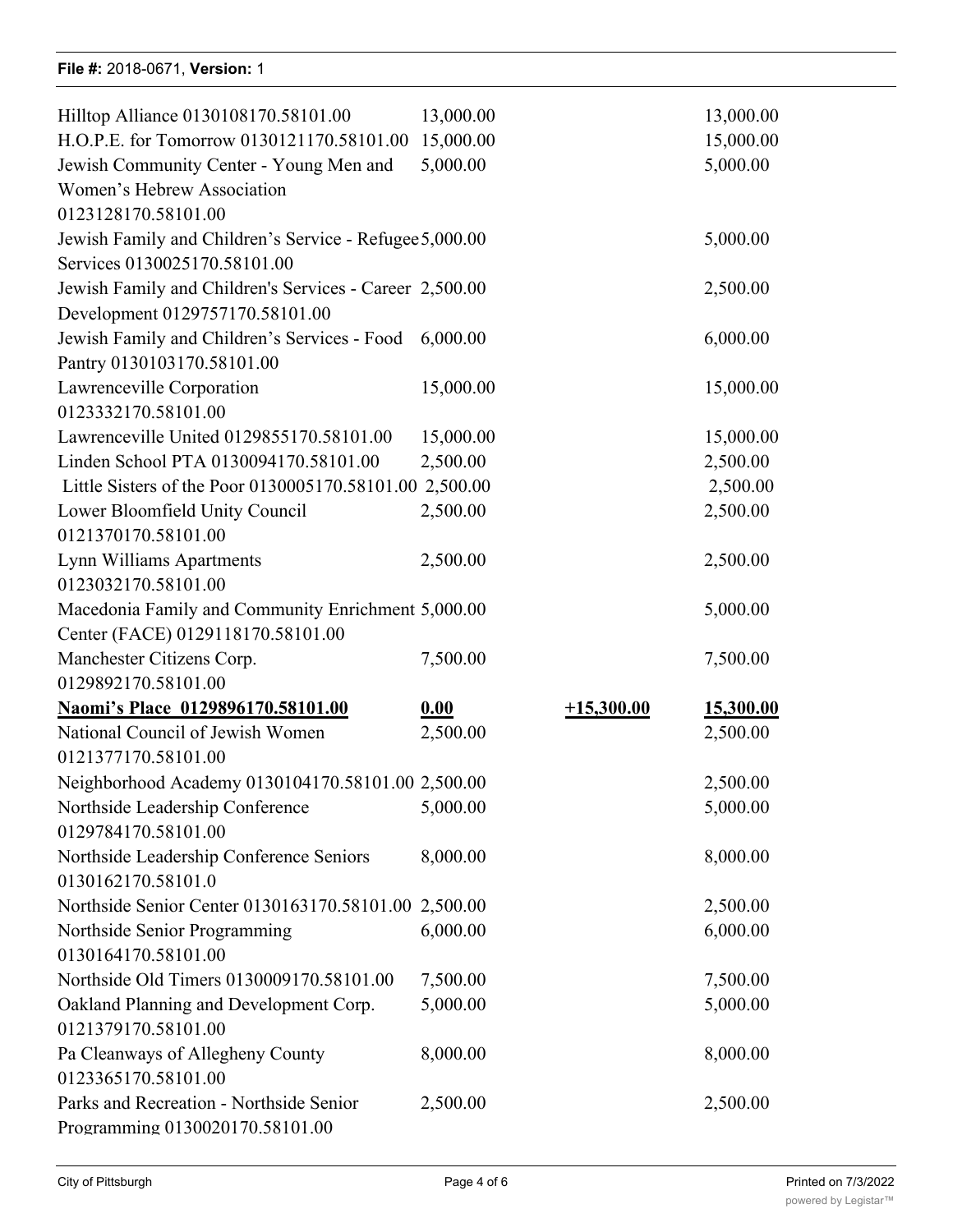### **File #:** 2018-0671, Version: 1

0123365170.58101.00

| Pennsylvania Resource Council                                 | 11,000.00 |              | 11,000.00 |
|---------------------------------------------------------------|-----------|--------------|-----------|
| 0123151170.58101.00                                           |           |              |           |
| People's Oakland 0129970170.58101.00                          | 2,500.00  |              | 2,500.00  |
| Persad Center 0121384170.58101.00                             | 2,500.00  |              | 2,500.00  |
| Pittsburgh Action Against Rape                                | 12,000.00 |              | 12,000.00 |
| 0129655170.58101.00                                           |           |              |           |
| Pittsburgh AIDS Task Force                                    | 7,500.00  |              | 7,500.00  |
| 0129787170.58101.00                                           |           |              |           |
| Pittsburgh Community Services - Hunger<br>0121390170.58101.00 | 64,000.00 |              | 64,000.00 |
| Pittsburgh Community Services - Safety                        | 16,000.00 |              | 16,000.00 |
| 0121391170.58101.00                                           |           |              |           |
| Pittsburgh Parks Conservancy                                  | 12,500.00 |              | 12,500.00 |
| 0123243170.58101.00                                           |           |              |           |
| Pittsburgh Project 0123198170.58101.00                        | 10,000.00 |              | 10,000.00 |
| POISE Foundation 0123279170.58101.00                          | 75,000.00 | $-70,000.00$ | 5,000.00  |
| Prayer and Deliverance Community                              | 2,500.00  |              | 2,500.00  |
| Opportunities (PADCO) 0130149170.58101.00                     |           |              |           |
| Prevention Point Pittsburgh                                   | 2,500.00  |              | 2,500.00  |
| 0123289170.58101.00                                           |           |              |           |
| Program to Aid Citizen Enterprise (PACE)                      | 5,000.00  |              | 5,000.00  |
| 0121924170.58101.00                                           |           |              |           |
| The Promise Group 0130037170.58101.00                         | 5,000.00  |              | 5,000.00  |
| <b>Reading is Fundamental</b>                                 | 3,500.00  | $+10,000.00$ | 13,500.00 |
| 0123052170.58101.00                                           |           |              |           |
| Rebuilding Together Pittsburgh                                | 30,000.00 |              | 30,000.00 |
| 0123307170.58101.00                                           |           |              |           |
| Riverview Manor 0123054170.58101.00                           | 2,500.00  |              | 2,500.00  |
| Saint Clair Athletic Association                              | 4,000.00  |              | 4,000.00  |
| 0121272170.58101.00                                           |           |              |           |
| Saint Mark's Evangelical Lutheran /Brookline                  | 12,000.00 |              | 12,500.00 |
| Meals on Wheels 0130067170.58101.00                           |           |              |           |
| Saint Michael's Food Bank                                     | 2,500.00  |              | 2,500.00  |
| 0123264170.58101.00                                           |           |              |           |
| Saint Paul's Benevolent \$ Missionary Institute               | 2,500.00  |              | 2,500.00  |
| 0123200170.58101.00                                           |           |              |           |
| Schenley Heights CDC 0129852170.58101.00                      | 10,000.00 |              | 10,000.00 |
| <b>Shepherd Wellness Community</b>                            | 10,000.00 |              | 10,000.00 |
| 0129791170.58101.00 Sheraden United                           | 5,000.00  |              | 5,000.00  |
| Methodist Church-Kidz Klub                                    |           |              |           |
| 0130046170.58101.00                                           |           |              |           |
| SLB Radio Productions 0130150170.58101.00 8.000.00            |           |              | 8.000.00  |
|                                                               |           |              |           |